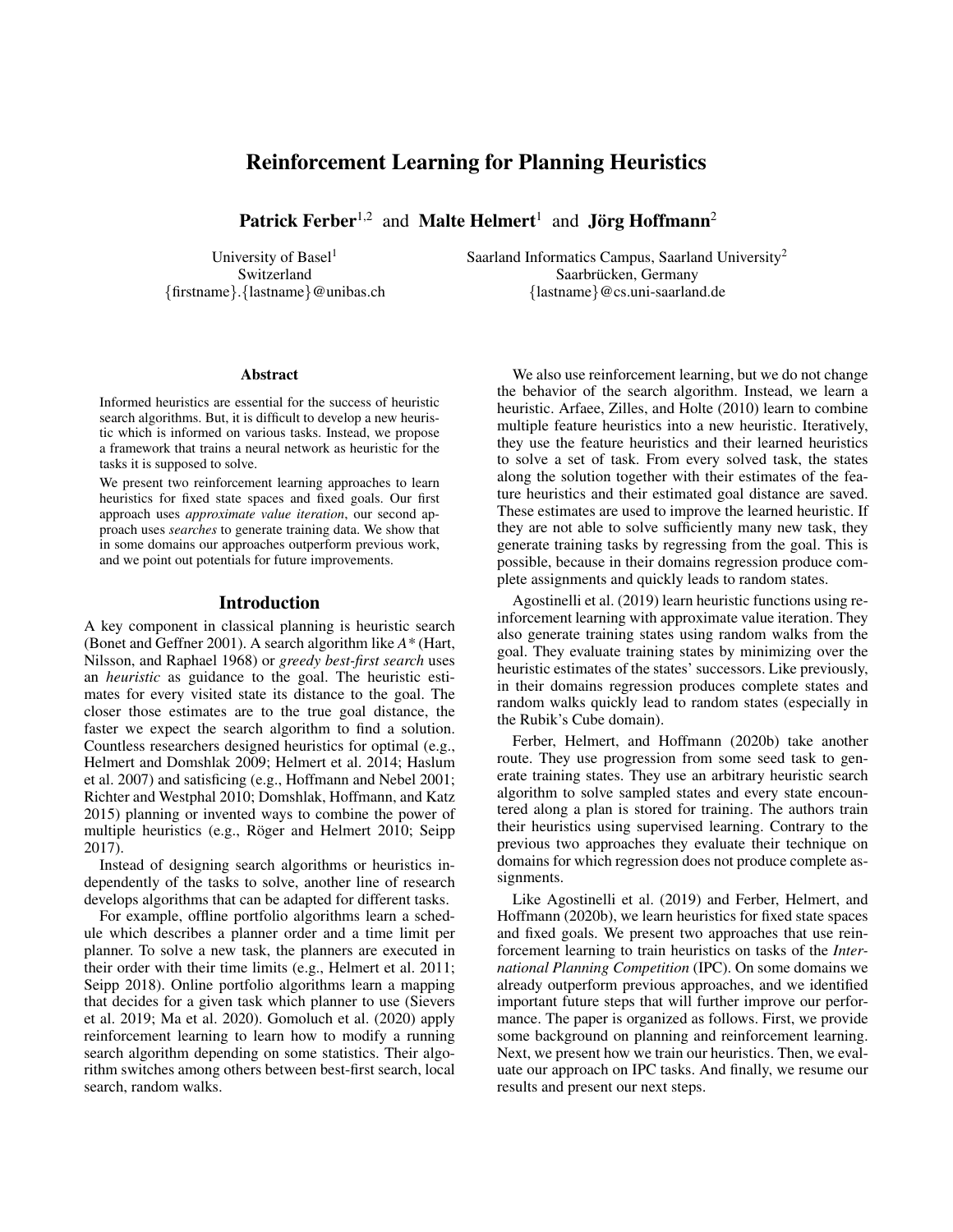# Background

We work on planning tasks in *Finite-Domain Representation* (FDR) (Bäckström and Nebel 1995). An FDR task Π is defined as a quad-tuple  $\langle V, A, I, G \rangle$ . V is a set of finitedomain variables. Every variable v has a domain  $dom(v)$ that contains all values assignable to it. A *state* assigns to every variable exactly one value. A fact is a  $\langle var, val \rangle$  pair with  $val \in dom(var)$ . Two facts can be *mutually exclusive* (mutex), i.e. they cannot be part of the same state. A is a set of actions. Every action  $a \in A$  is defined as  $\langle pre_a, eff_a \rangle$ and has a cost associated. Both,  $pre_a$  and  $eff_a$  are partial assignments to  $V$ . An action  $a$  is applicable in a state  $s$  if  $pre_a \subseteq s$ . Applying action a in state s leads to a new state s' with  $s' = \{v \mapsto eff_a[v] \mid v \in V \text{ and } v \in eff_a\} \cup \{v \mapsto$  $s[v] \mid v \in V$  and  $v \notin \text{eff}_a$ . This is also called progression. I is the initial state and  $G$  is a partial assignment which describes the goal of the task. A state s is a goal state if  $s \subseteq G$ . A *plan* is a sequence of actions  $\langle a_1, a_2, \ldots, a_n \rangle$  such that applying one action after another leads from the initial state to a goal state.

In this paper we do not only use progression, but also regression. A partial state  $p$  is regressable with an action  $a$  if, firstly,  $\text{eff}_a \cap p \neq \emptyset$ , secondly, there is no  $v \in V$  such that  $v \in \text{eff}_a$  and  $v \in p$  and  $\text{eff}_a[v] \neq p[v]$ , and thirdly, there is no  $v \in V$  such that  $v \notin \text{eff}_a$  and  $v \in \text{pre}_a$  and  $v \in p$  and  $pre_a[v] \neq p[v]$ . The result of regressing the partial state p with the action a is defined as  $\{ var \mapsto val \mid var \mapsto val \in$ p and var  $\notin$  eff<sub>a</sub>}  $\cup$  {var  $\mapsto$  val | var  $\mapsto$  val  $\in$  pre<sub>a</sub>} (Alcázar et al. 2013).

Sometimes planning and machine learning use the same notations, but with different meanings. We annotate variables with ˜, if we use their machine learning meaning. We use reinforcement learning to learn a value function  $\tilde{V}: S \mapsto \mathbb{R}$  that assigns every state a value. One technique to learn this function is *approximate value iteration* (AVI) (Bertsekas and Tsitsiklis 1996). We start with an arbitrary function  $\tilde{V}_0$  and iteratively improve it using Equation 1.

$$
\tilde{V}_{n+1} = \tilde{\mathcal{A}} \mathcal{T} \tilde{V}_n \tag{1}
$$

 $\mathcal T$  denotes the Bellman operator and is defined in Equation 2.

$$
\mathcal{T}(s) = \max_{a} \left[ \mathcal{R}_s^a + \delta \sum_{s' \in \mathcal{S}} \mathcal{P}_{s,s'}^a \tilde{V}(s') \right] \tag{2}
$$

For a given state the Bellman operator provides an estimation of the expected total reward given the current value function  $\tilde{V}_i$ . We use the simplification of Agostinelli et al. (2019) shown in Equation 3. Our rewards  $R$  depend only on the action and can be replaced by the negated action cost. We do not need a weighted sum over possible successors, because our actions produce exactly one successor. We set  $\delta$  to 1 such that the value function learns to estimate the remaining cost to the goal. All our rewards are negative (assuming planning tasks with non-negative costs). Therefore, we change the maximization to a minimization of negative rewards.

$$
\mathcal{T}(s) = \min_{a} \left[ cost(a) + \tilde{V}(s') \right] \tag{3}
$$

 $A$  represents an approximation method that incorporates the sampled states and their values estimated by  $\mathcal T$  and returns a new value function.

# **Training**

We use reinforcement learning to train value functions that approximate the optimal heuristic for an FDR task  $\Pi$ . As approximation method  $\tilde{\mathcal{A}}$  we use supervised learning. Our networks are residual network (He et al. 2016) with two dense layers followed by one residual block containing two dense layers and a single output neuron. Each dense layer contains 250 neurons. All neurons use the *ReLU* activation function. The inputs of our networks are states represented as fixed size Boolean vectors. We associate every entry of the input vector with a fact of Π. For all facts that are part of the input state we set their vector entries to 1. All other entries are set to 0. We train the network using the *mean squared error* as loss function and the *adam* optimizer with its default parameters (Kingma and Ba 2015). To prevent performance instabilities during training, we update the model for the sample generation after at least 50 epochs have passed and the mean squared error is below 0.1.

Because generating a training batch of 250 samples takes longer than training on that batch, we use experience replay. The data generating process pushes all samples into a *firstin-first-out* buffer with a maximum size of 25,000. In each training epoch we choose uniformly 250 samples from the buffer. This allows us to train multiple times on the same recent - samples and to decouple the training from the data generation.

We run the data generation in four independent processes. Algorithm 1 provides an overview of them. Each process calls GENERATE\_DATA and samples  $\langle state, value \rangle$  pairs until we terminate it. First the process checks if a new value function is available. If yes, it loads the new value function. Then, the process samples a new state from the state space of Π using either SAMPLE PROGRESSION or SAMPLE REGRESSION. It evaluates the state using either EVALUATE LOOKAHEAD or EVALUATE SEARCH. EVAL-UATE\_SEARCH can return multiple  $\langle state, value \rangle$  pairs for each sampled state. Each  $\langle state, value \rangle$  pair will be stored for training. Depending on some conditions, the process updates the parameters for the sampling methods.

SAMPLE PROGRESSION starts at the initial state of the task Π, and performs a random walk for *walk length* steps using progression. At each step it chooses a random applicable action which does not undo the previous action. SAM-PLE REGRESSION starts at the goal of Π, and performs a random walk for *walk length* steps using regression. At each step it chooses a random regressable action which again does not undo the previous action. Unlike the progression walk, the regression walk ends with a partial assignment. We randomly complete the partial assignment to a state. Therefore, we assign every unassigned variable a value of its domain. We use the translator of Fast Downward (Helmert 2009) to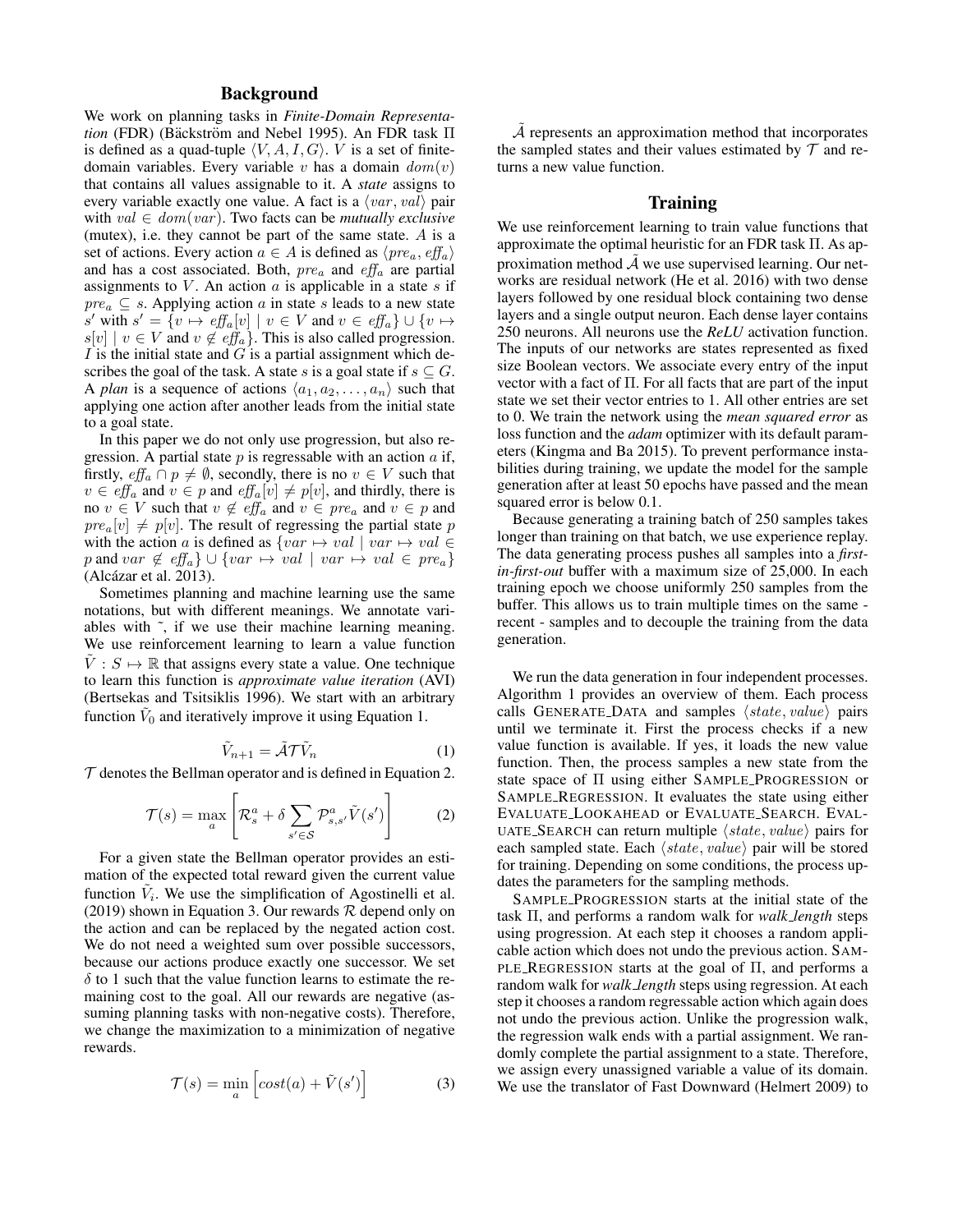#### Algorithm 1 Generate Training Data

1: function SAMPLE PROGRESSION(Π, walk length) 2:  $s, s' \leftarrow \Pi.I, None$ 3: **for**  $i = 1..walk\_length$  **do** 4:  $a \leftarrow choose({a \mid a \in A, applicable(s, a) \land \neg}$  $s' \neq apply(s, a)$ 5:  $s, s' \leftarrow apply(s, a), s$ 6: return s 7: function SAMPLE REGRESSION(Π, walk length) 8:  $p, p' \leftarrow \Pi.G, None$ 9: for  $i \leftarrow 1$ ..walk\_length do 10:  $a \leftarrow choose({a \mid a \in A, regressable(p, a) \land$  $p' \neq regress(p,a)\})$ 11:  $p, p' \leftarrow regress(p, a), p$ 12: **return** make\_complete\_assignment(p) 13: function EVALUATE\_LOOKAHEAD( $\Pi$ , s,  $\tilde{V}$ , lookahead) 14:  $curr, success \leftarrow [\langle s, 0 \rangle], []$ 15: for  $i \leftarrow 1..look ahead$  do 16: **for**  $s', c' \in \text{curr}$  do 17: **if** is\_goal( $\Pi$ , s') **then** 18:  $success.insert(\langle s', c' \rangle)$ 19: continue 20: **for**  $a \in \{a \mid a \in A, applicable(\Pi, s', a)\}$  **do**  $21:$  $^{\prime\prime} \leftarrow apply(s^\prime, a)$  $22:$  $\ell' \leftarrow c' + cost(\Pi, a)$ 23:  $success.insert(\langle s'', c'' \rangle)$ 24:  $curr, success \leftarrow success,$ 25:  $c \leftarrow min(\lbrace c' + (0 \text{ if } is\_goal(s') \text{ else } \tilde{V}(s')) \mid$  $s', c' \in curr\})$ 26: **return**  $\langle s, c \rangle$ 27: function EVALUATE\_SEARCH( $\Pi$ , s,  $\hat{V}$ , search) 28: try 29:  $plan \leftarrow search(\Pi, s, \tilde{V})$ 30:  $c \leftarrow sum([cost(a) \mid a \in plan])$ 31:  $evals \leftarrow [\langle s, c \rangle]$ 32: for  $a \in plan$  do 33:  $s, c \leftarrow apply(s, a), c - cost(\Pi, a)$ 34:  $\text{evals.insert}(\langle s, c \rangle)$ 35: return evals 36: exceptTIMEOUT, UNSOLVABLE 37: return [] 38: function GENERATE\_DATE( $\Pi$ ,  $min\_walk$ ,  $max\_walk$ ,  $ls$ ) 39: while true do 40: **if** value\_function\_outdated() **then** 41:  $V \leftarrow load\_value\_function()$ 42:  $s \leftarrow sample_X(\Pi, rnd(min\_walk, max\_walk))$ 43:  $evals \leftarrow evaluate_Y(\Pi, s, V, ls)$ 44: if  $s, v \in *evals*$  then 45:  $store(s, v)$ 46: if  $CONDITION(s, v)$  then 47:  $min\_walk \leftarrow update\_min\_walk\_length()$ 48:  $max_walk \leftarrow update\_max_walk\_length()$ 49:

identify some mutexes of the task  $\Pi$  and enforce that none of them are violated.

To label the sampled state, we use either EVALU-ATE LOOKAHEAD or EVALUATE SEARCH. EVALU-ATE LOOKAHEAD is an adaption of the simplified Bellman operator in Equation 3. Instead of considering only the direct successors of the current state, the function considers the *n*-step successors. If it finds a goal state during the n-step successor exploration, then it will not further explore the successors of this state. This is possible, because we want to learn the distance to the *closest* goal. Any successor of a goal state is further afar from us than the goal state itself. Every n-step successor is evaluated by adding up the action cost to reach it with its estimate of the value function. If a successor is a goal state, then the optimal value function would assign it to 0. Thus, we evaluate goal states with their action costs only. EVALUATE SEARCH evaluates a state by executing a - potentially suboptimal - search on the state. If the search finds a plan, then it stores all states along the plan for training. Their associated values are the summed action costs from their position in the plan to the goal.

We use 2 different configuration to generate training data in our experiments. The first configuration samples all states using SAMPLE REGRESSION and a random walk length between 0 and 300. It evaluates states using EVAL-UATE LOOKAHEAD with a lookahead of 2. We call this configuration *approximate value iteration* (AVI). The second configuration samples for the first 10 hours with SAMPLE REGRESSION and afterwards uses both SAM-PLE REGRESSION and SAMPLE PROGRESSION. To evaluate the sampled states it uses EVALUATE SEARCH. As search engine we use *greedy best-first search* with a timeout of 10s. In the beginning the value function is not good enough to solve sampled states far away from the goal. Therefore, the sampling starts with a walk length between 0 and 5. We double the maximum random walk length, if EVALUATE SEARCH finds a plan for more than 95% of the sampled states. We observed that at some point further increasing the random walk length does not sample states further away from the goal, but just wastes computational time. Thus, we double at most 8 times the maximum walk length. We call this configuration *sampling search* (SaSe).

We run the training - including data generation - for 28 hours on 4 cores of an Intel Xeon E5-2600 processor with 3.8 GB of memory. For training the neural networks we used the Keras framework (Chollet 2015) with Tensorflow (Abadi et al. 2015) as back-end. We implemented the data generation and all searches in Fast Downward (Helmert 2006), and used Lab (Seipp et al. 2017) to setup our experiments.

# Experiments

We train neural networks as heuristics to solve different tasks from the same state space and with the same goal. We evaluate our training procedure on the domains Ferber, Helmert, and Hoffmann (2020b) used. They selected a subset of tasks which they deemed hard enough to be interesting, but also easy enough for them to generate training data. We call their task selection *moderate tasks*. Because the data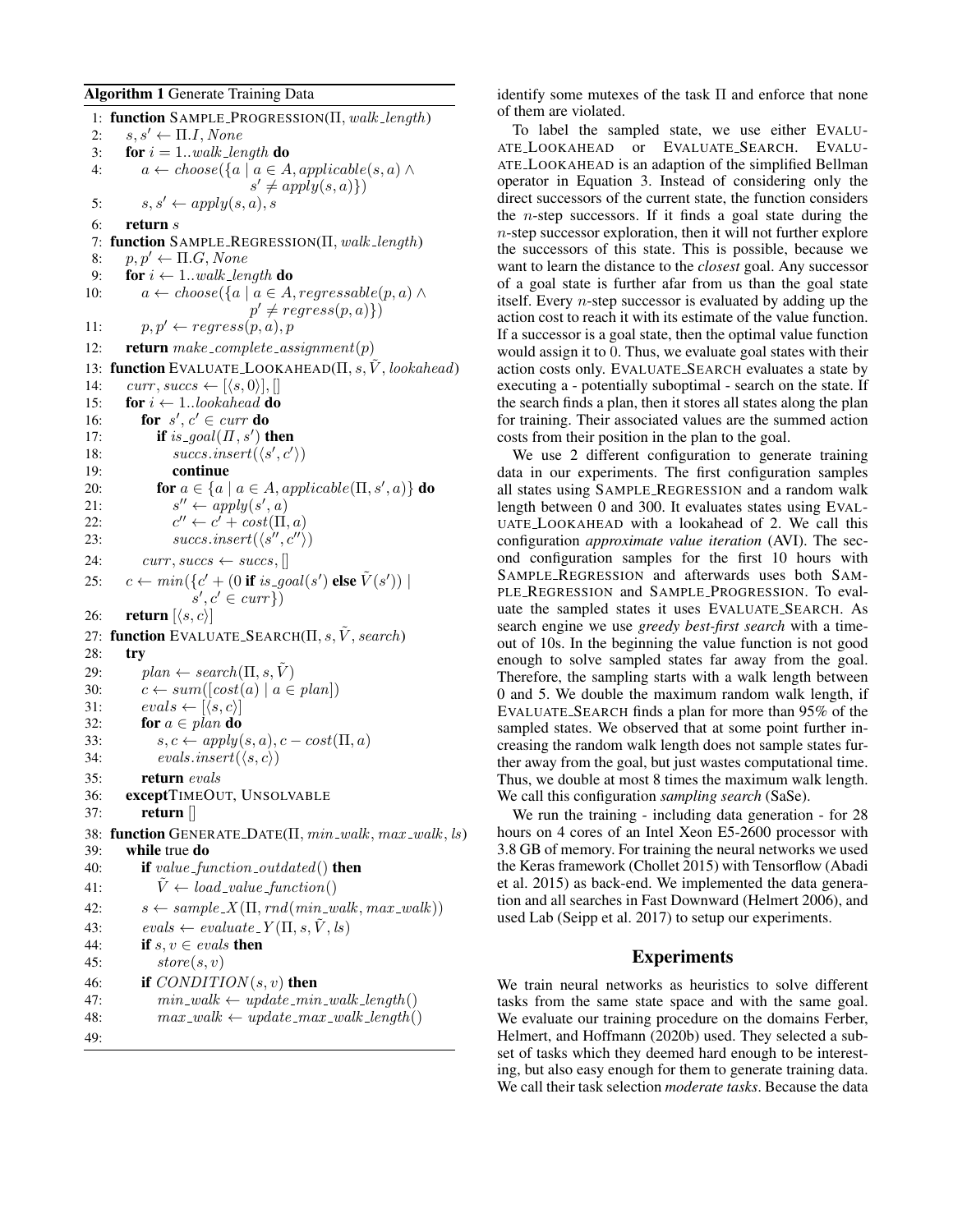| Domain                  | <b>AVI</b> | SaSe | SL.  | Lama |
|-------------------------|------------|------|------|------|
| blocks                  | 0.0        | 0.0  | 98.0 | 96.8 |
| depots                  | 17.7       | 39.7 | 64.3 | 98.7 |
| grid                    | 51.0       | 86.0 | 74.0 | 97.0 |
| npuzzle                 | 1.0        | 1.5  | 0.0  | 97.8 |
| pipesworld-notankage    | 29.8       | 50.4 | 92.8 | 97.2 |
| rovers                  | 25.8       | 35.8 | 12.5 | 98.0 |
| scanalyzer-opt11-strips | 83.3       | 33.3 | 77.7 | 97.7 |
| storage                 | 47.5       | 71.5 | 22.0 | 37.5 |
| transport-opt14-strips  | 69.0       | 70.5 | 98.0 | 97.5 |
| visitall-opt14-strips   | 13.0       | 30.7 | 0.7  | 95.0 |
| Average                 | 33.8       | 41.9 | 54.0 | 91.3 |

Table 1: Coverage of LAMA and greedy best-first search with heuristics trained using approximate value iteration (AVI), sampling search (SaSe), or supervised learning (SL) on the moderate tasks.

generation is not a bottleneck in our method, we also consider the harder tasks they skipped. We call these *hard tasks*. For every task selected, we have 50 different initial states for testing. We use the test states provided for the moderate tasks by Ferber, Helmert, and Hoffmann (2020b). For the other tasks, we generate new test states in the same way they did. We start at the initial state of the original task and perform a 200 step forward random walk.

For every task, we train a network using the approximate value iteration (AVI) configuration and a network using the sampling search (SaSe) configuration. To solve the test tasks, we use our neural networks as heuristics in an eager greedy best-first search. Exploratory experiments have shown that the eager version of greedy best-first search performs better with our heuristic than the lazy version. We run each search for 10 hours with a memory limit of 3.8 GB on a single core of an Intel Xeon Silver 4114. We use the first iteration of *LAMA* (Richter and Westphal 2010) as baseline. On the moderate tasks we also compare to the networks of Ferber, Helmert, and Hoffmann (2020b) used in a greedy best-first search. Because they used supervised learning, we call this baseline *supervised learning* (SL).

All code, benchmarks, and experimental results are online available (Ferber, Helmert, and Hoffmann 2020a).

# Moderate Tasks

Table 1 shows the coverage of our configurations (AVI, SaSe) against the supervised learning (SL) and the LAMA baseline on the moderate tasks. On average LAMA outperforms all other techniques. Given enough time to generate its training data (400 hours) the supervised training approach solves more tasks than our *current* approach. From our two approaches, the sampling search configuration outperforms the approximate value iteration approach.

A more detailed view shows that whether an approach works well or not depends on the domain. There are some domains on which the supervised learning approach works well, but our reinforcement learning approach does not work

| Domain                  | <b>AVI</b> | SaSe | Lama |
|-------------------------|------------|------|------|
| depots                  | 15.1       | 6.9  | 80.6 |
| grid                    | 0.0        | 0.0  | 90.0 |
| npuzzle                 | 0.0        | 0.0  | 84.0 |
| pipesworld-notankage    | 1.4        | 25.1 | 68.7 |
| rovers                  | 01         | 0 8  | 97.7 |
| scanalyzer-opt11-strips | 34.0       | 3.3  | 98.7 |
| storage                 | 18.8       | 26.5 | 11.0 |
| visitall-opt14-strips   | 0.0        | 36.0 | 98.0 |
| Average                 | 8.7        | 12.3 | 78.6 |

Table 2: Coverage of LAMA and greedy best-first search with heuristics trained using approximate value iteration (AVI), sampling search (SaSe) on the hard tasks.

at all (e.g. Blocksworld) and some domains where the reinforcement learning works better than the supervised learning(e.g. VisitAll). In Storage we outperform not only the supervised learning approach, but also LAMA.

Figure 1 shows for each domain how the coverage increases over time. We see that LAMA quickly reaches its coverage limit. The supervised learning approach takes a bit longer. The two reinforcement learning approaches require the most time until they converge to their final coverage.

### Hard Tasks

Table 2 shows the coverage on the hard tasks. The Blocksworld and Transport domains have no tasks in this category. The hard tasks show a similar picture than the moderate tasks. All techniques solve fewer tasks, but LAMA is still the best technique, and the sampling search configuration is still better than the approximate value iteration technique. Furthermore, in the Storage domain reinforcement learning outperforms LAMA.

#### Robustness

We observe that for some tasks within a domain our approaches solve either almost none or almost all states (see Table 3, columns *x1*). We speculate that the randomness during training sometimes produces good and sometimes bad models. To verify this, we train for the domains Depots and Scanalyzer four additional models per task. We run each of our five models on a fifth of the test states. If our assumption is correct, then we expect for the same task some models which solve almost all test states, and some models which solve almost no test states. Column *x5* of Table 3 shows for each of the five models how many test states they solves. As expected, most of the trained models solve either all or none of their test states and for the same task it is possible to obtain good and bad models. We also see that for some tasks it is more likely to train a good model than for other tasks.

This raises the question of what would be our performance if we could detect which models are good? For every task we select the model with the highest coverage out of the five models in column  $x5$  and use those on all test states. Columns *x1'* shows that this greatly increases our coverage.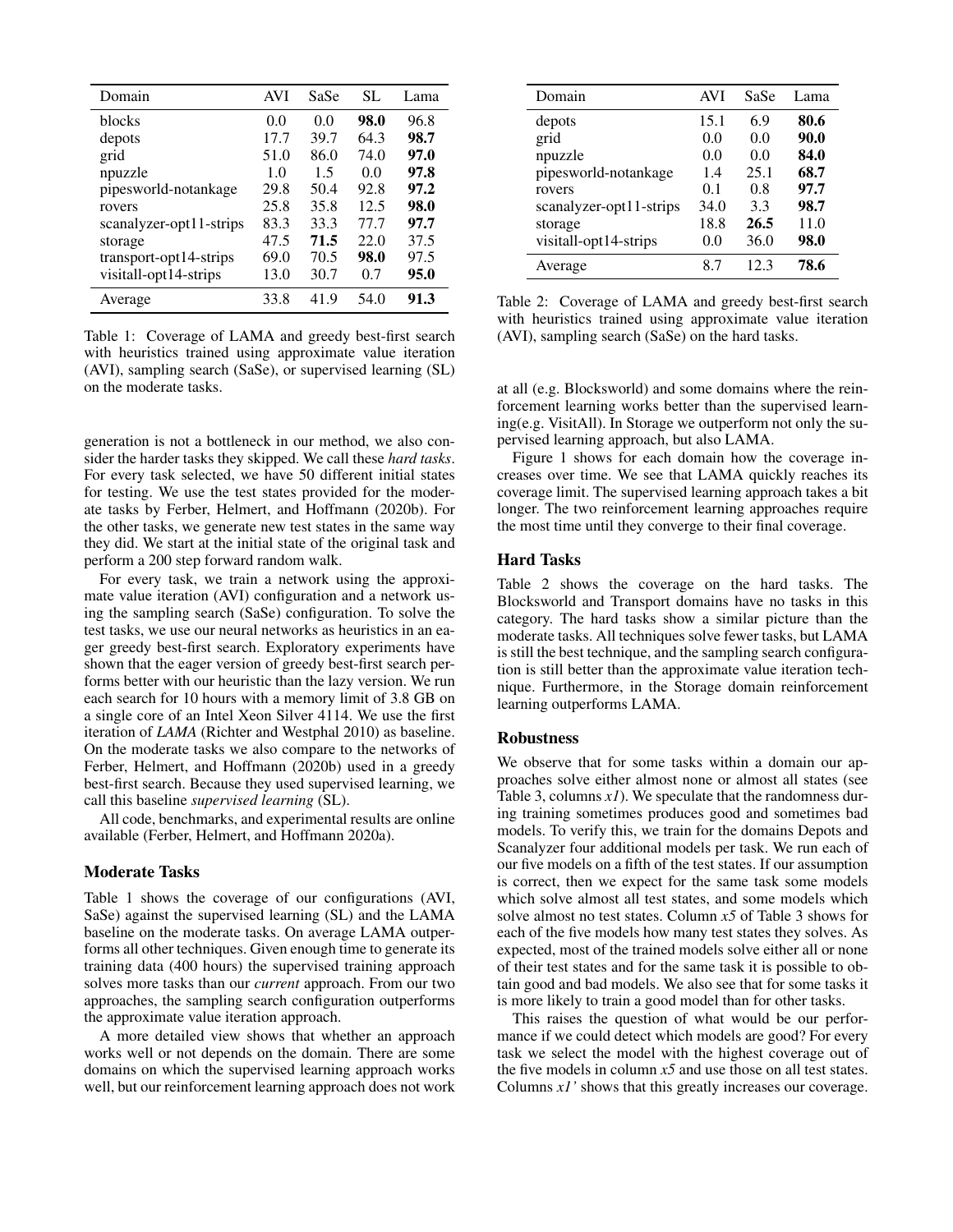

(j) Visitall-opt14-strips

Figure 1: Cumulative coverage of LAMA and greedy best-first search with the heuristic trained using approximate value iteration (AVI), sampling search (SaSe), and the supervised learning (SL) baseline on the moderate tasks.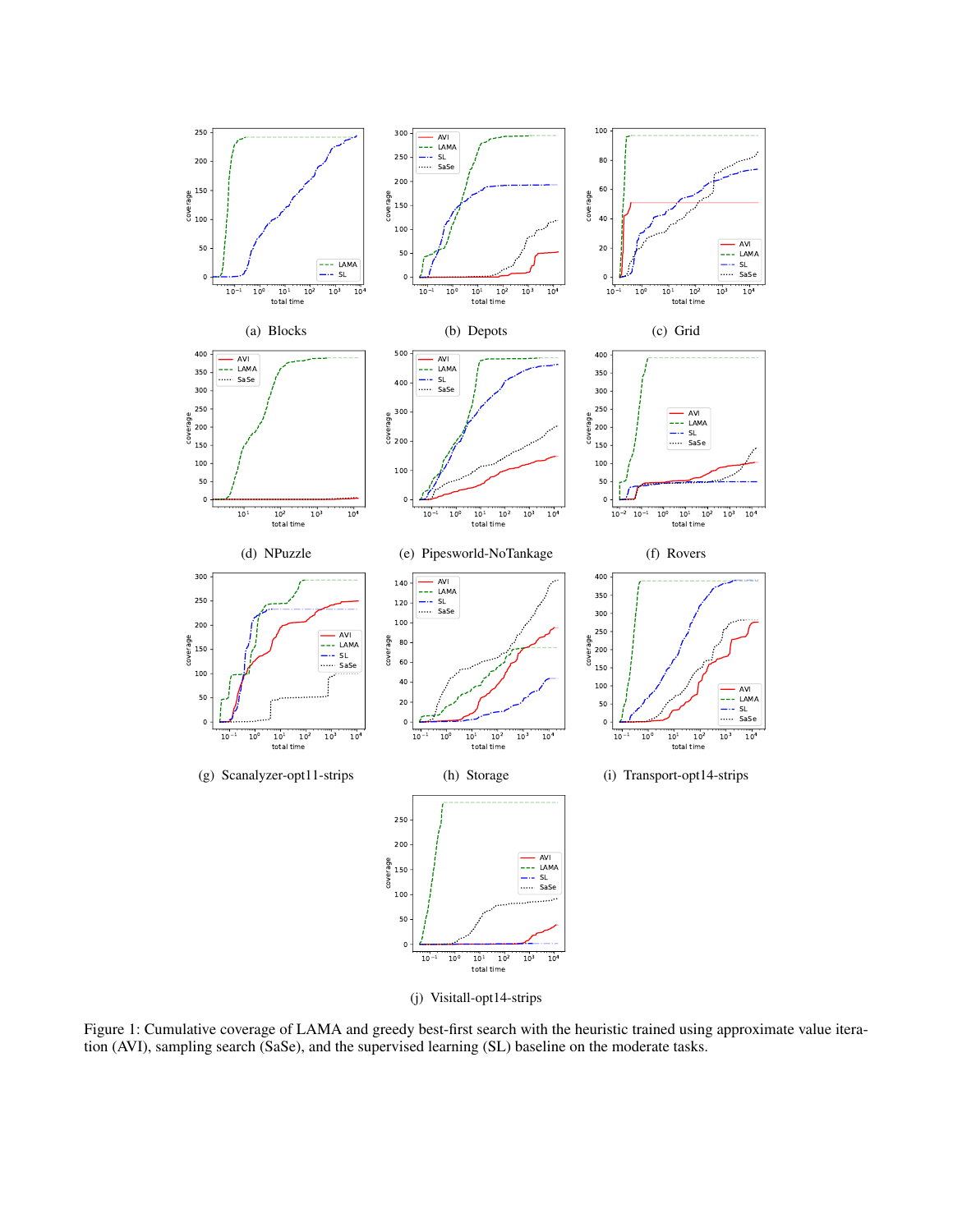

Figure 2: Cumulative coverage of LAMA and greedy best-first search with the heuristic trained using approximate value iteration (AVI), sampling search (SaSe), and the supervised learning (SL) baseline on the hard tasks.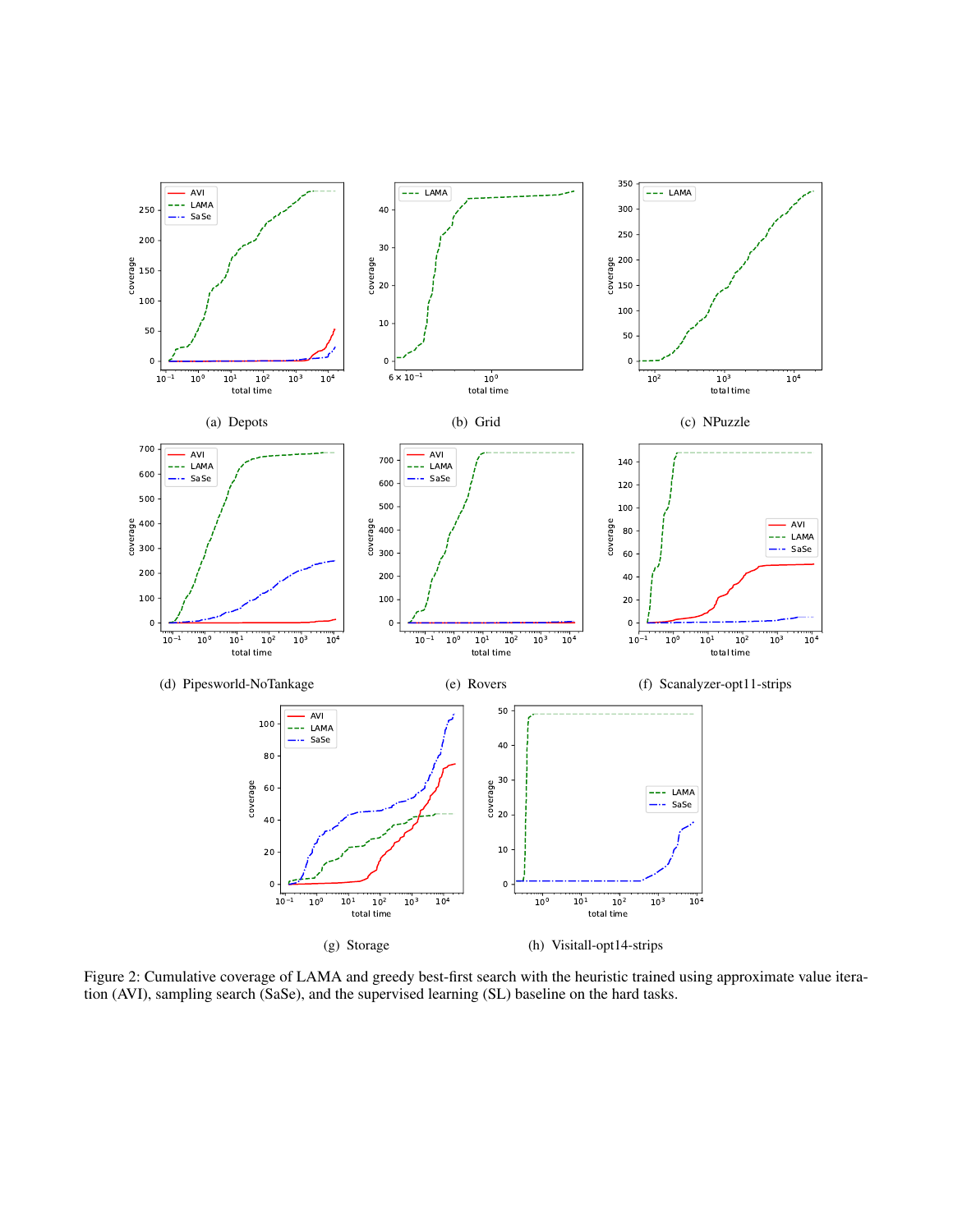|        |              | <b>AVI</b>                                                           |              | SaSe                                                                                                                     |
|--------|--------------|----------------------------------------------------------------------|--------------|--------------------------------------------------------------------------------------------------------------------------|
| Depots | x1           | x5                                                                   | x1'          | x1'<br>x <sub>5</sub><br>x1                                                                                              |
| p05    | 50           | 9<br>9<br>10<br>10<br>10                                             | 50           | $\overline{0}$<br>41<br>10<br>10<br>$\Omega$<br>$\Omega$<br>$\theta$                                                     |
| p06    | $\mathbf{0}$ | $\Omega$<br>0<br>0<br>0<br>$\theta$                                  | $\mathbf{0}$ | $\theta$<br>10<br>$\mathbf{0}$<br>0<br>1                                                                                 |
| p08    | 1            | 5<br>7<br>$\overline{2}$<br>0<br>$\theta$                            | 28           | 19<br>47<br>10<br>10<br>6<br>$\theta$<br>6                                                                               |
| p09    | $\theta$     | 8<br>$\Omega$<br>$\Omega$<br>$\Omega$<br>$\Omega$                    | 32           | 50<br>10<br>44<br>$\theta$<br>0<br>0                                                                                     |
| p11    | 2            | 10<br>$\Omega$<br>$\Omega$                                           | 50           | 49<br>10<br>0<br>$\theta$<br>$\Omega$<br>$\theta$<br>7                                                                   |
| p12    | $\Omega$     | $\Omega$<br>$\Omega$<br>$\Omega$<br>0<br>0                           | $\Omega$     | 5<br>$\theta$<br>3<br>$\theta$<br>$\theta$<br>$\theta$<br>$\Omega$                                                       |
| p14    | 11           | 10<br>9<br>9<br>3<br>10                                              | 50           | 1<br>$\theta$<br>$\theta$<br>$\theta$<br>$\overline{0}$<br>$\Omega$<br>$\Omega$                                          |
| p15    | $\mathbf{0}$ | $\Omega$<br>$\theta$<br>$\theta$<br>$\Omega$<br>0                    | $\mathbf{0}$ | $\overline{0}$<br>$\overline{0}$<br>$\overline{0}$<br>$\theta$<br>$\Omega$<br>$\overline{0}$<br>$\Omega$                 |
| p16    | $\mathbf{0}$ | 7<br>9<br>$\Omega$<br>0<br>$\Omega$                                  | 45           | 50<br>50<br>10<br>$\theta$<br>10<br>10<br>$\Omega$                                                                       |
| p18    | $\Omega$     | $\theta$<br>$\Omega$<br>$\Omega$<br>$\Omega$<br>$\Omega$             | $\Omega$     | $\overline{0}$<br>$\theta$<br>0<br>$\mathbf{0}$<br>$\Omega$<br>$\Omega$<br>0                                             |
| p19    | 42           | $\overline{c}$<br>7<br>$\overline{c}$<br>$\overline{0}$<br>$\Omega$  | 42           | 18<br>6<br>23<br>3<br>1<br>$\theta$<br>$\Omega$                                                                          |
| p20    | $\mathbf{0}$ | $\theta$<br>$\overline{0}$<br>$\Omega$<br>$\overline{0}$<br>$\theta$ | $\mathbf{0}$ | $\overline{0}$<br>$\overline{0}$<br>$\Omega$<br>$\overline{0}$<br>$\theta$<br>$\overline{0}$<br>$\overline{0}$           |
| p22    | $\theta$     | $\overline{0}$<br>$\theta$<br>$\overline{0}$<br>$\overline{0}$<br>0  | 0            | $\overline{0}$<br>$\overline{0}$<br>$\boldsymbol{0}$<br>$\Omega$<br>$\overline{0}$<br>$\overline{0}$<br>$\boldsymbol{0}$ |
| Sum    | 106          | 150                                                                  | 297          | 143<br>267<br>123                                                                                                        |
|        |              | <b>AVT</b>                                                           |              | $C - C$                                                                                                                  |

|            |     | AVI                                                                           |          |          | SaSe                                                                        |          |
|------------|-----|-------------------------------------------------------------------------------|----------|----------|-----------------------------------------------------------------------------|----------|
| Scanalyzer | x1  | x5                                                                            | x1'      | x1       | x5                                                                          | x1'      |
| p07        | 0   | $\mathfrak{D}_{\mathfrak{p}}$<br>$\Omega$<br>$\Omega$<br>$\Omega$<br>$\Omega$ | 16       | $\Omega$ | 0<br>$\Omega$<br>0<br>$\Omega$<br>$\Omega$                                  | 0        |
| p10        | 50  | 9<br>10<br>3<br>$\Omega$<br>$\Omega$                                          | 50       | $\Omega$ | $\Omega$<br>0<br>0<br>0<br>$\Omega$                                         | $\Omega$ |
| p13        | 50  | 9<br>9<br>9<br>10<br>9                                                        | 50       | 50       | 10<br>10<br>10<br>10<br>10                                                  | 50       |
| p15        | 50  | 9<br>8<br>10<br>10<br>10                                                      | 50       | 50       | 10<br>10<br>10<br>10<br>10                                                  | 50       |
| p16        | 50  | 10<br>10<br>10<br>10<br>10                                                    | 50       | $\Omega$ | 0<br>$\Omega$<br>0<br>$\Omega$<br>$\Omega$                                  | 0        |
| p17        | 50  | 10<br>8<br>10<br>9                                                            | 50       | $\Omega$ | 0<br>$\Omega$<br>$\Omega$<br>$\Omega$<br>$\Omega$                           | $\Omega$ |
| p18        |     | 8<br>8<br>3<br>$\Omega$<br>$\Omega$                                           | 49       | $\Omega$ | 0<br>$\Omega$<br>$\Omega$<br>$\Omega$<br>$\Omega$                           | $\Omega$ |
| p19        | 0   | $\Omega$<br>$\Omega$<br>$\Omega$<br>$\Omega$<br>$\Omega$                      | $\Omega$ | 5        | $\mathcal{D}_{\mathcal{L}}$<br>$\Omega$<br>$\Omega$<br>$\Omega$<br>$\Omega$ | 11       |
| p20        | 50  | 9<br>10<br>9<br>9<br>9                                                        | 50       | $\Omega$ | 10<br>$\theta$<br>$\Omega$<br>$\Omega$<br>$\Omega$                          | 50       |
| Sum        | 301 | 288                                                                           | 365      | 105      | 112                                                                         | 161      |

Table 3: Absolute coverage for greedy best-first search using heuristics trained by the approximate value iteration (AVI) configuration and by the sampling search (SaSe) configuration. *x1* uses one model for all test states. *x5* uses five models (10 states per model). *x1'* uses the best model from *x5* on all test states. (Top) Shows the results for Depots. (Bottom) Shows the results for Scanalyzer.

|                     | <b>Moderate Tasks</b> |              |              |              | Hard Tasks |
|---------------------|-----------------------|--------------|--------------|--------------|------------|
| Domain              | AVI.                  | SaSe         | SL.          | AVI          | SaSe       |
| depot<br>scanalyzer | 68.8<br>88.7          | 77.O<br>50.0 | 64.3<br>77.7 | 26.3<br>66.0 | 10.3<br>73 |

Table 4: Coverage on Depots and Scanalyzer if the best models from Table 3 column x5 are used to solve all test states.

The performance of a model on a subset of test states approximates well the performance of the model on all test states. Table 4 shows how this increases the coverage fractions. For the moderate tasks of Depots this increases the coverage by 50% (AVI) resp. 40% (SaSe) and our approach would outperform the supervised learning baseline.

A followup question is, how can we detect whether a model will be good on the test states? We saw that a subset of test states approximates well the performance of model on all test states. Thus, a first approach could be to create an additional set of validation states which is independent

of the test states. The performance of every trained model is evaluated on the validation states, and we select the model with the best performance on the validation states.

## Conclusion

We presented two approaches to learn heuristics for fixed state spaces and goals using reinforcement learning. The first one uses approximate value iteration the other one uses a search in its data generation. We showed that our approaches can outperform the previous state of the art on some domains while requiring only  $1/16$  of the time for training. Furthermore, our approach can easily be applied to hard planning tasks.

We observed that most of our trained models are either very good or very bad at solving the test states. We presented a naive test to detect good models and showed that this can drastically improve our coverage. In our next steps, we plan to examine how we can detect during training if a model is on its way to become a good or bad model. We expect to see the performance boost shown for Depots and Scanalyzer also on the other domains.